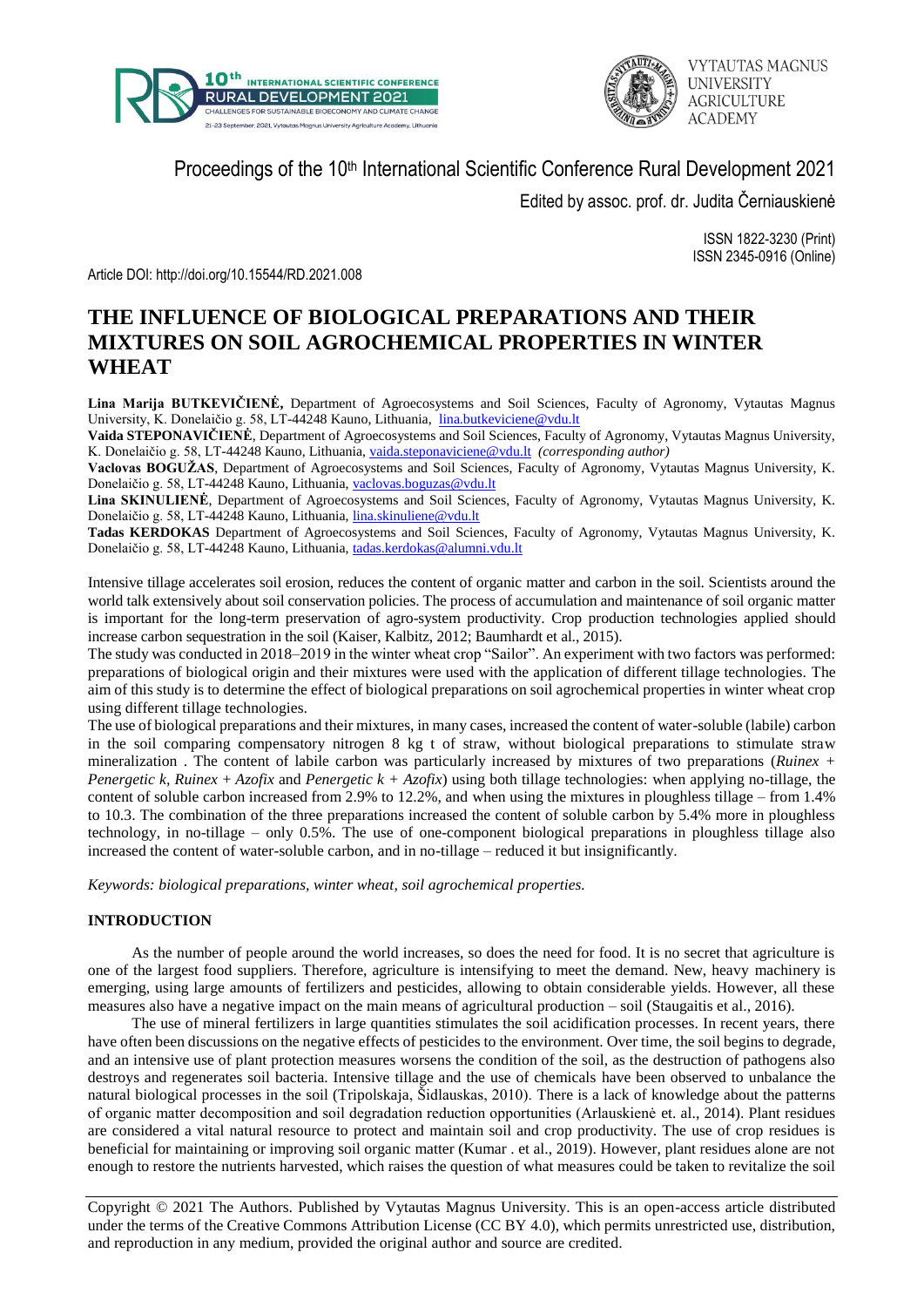and how to maintain plant productivity. It is no coincidence that popular biological preparations are increasingly more used (Jakienė, Venskutonis, 2008).

The growing demand for crop products encourages the expansion of crop areas and the intensification of field plant growing technologies (Jakienė, 2011). The accumulation of soil organic matter is an important process for maintaining the long-term productivity of agro-systems, therefore, plant cultivation technologies should increase the accumulation of C in the soil (Lal, 2011). Although the intensity of decomposition of organic matter is also determined by the abundance of soil microorganisms, on the other hand, the ratio of carbon to nitrogen in the soil may allow integrated assessment of conglomerations or concentrations of key biomass structural elements (Mikučionienė et al., 2017.

Biological preparations are a very promising area modern agriculture. These preparations are of natural origin, completely degradable and not toxic to plants or humans. The use of biological preparations does not pollute the environment, leaving no harmful residues in the crops (Paradikovic et al., 2011).

The biological preparation Ruinex contains Trichoderma sp. type of fungi, which are among the most common microbes used in agricultural systems. This fungus also secretes antibiotics by secreting enzymes. Therefore, this fungus can effectively protect plants from pathogens, and its secreted enzymes increase the content of organic matter by decomposing plant residues, and when it is mineralized, nutrients become available to plants (Sheridan et al. 2014).

The aim of this study is to determine the effect of biological preparations on soil agrochemical properties in winter wheat crop using different tillage technologies.

#### **RESEARCH METHODS**

The field experiment was performed at the Test Station of Vytautas Magnus University Agriculture Academy. The study was conducted in 2018–2019 in the winter wheat crop "Sailor". An experiment with two factors was performed: preparations of biological origin and their mixtures were used with the application of different tillage technologies.

Experimental variants: Factor A: tillage 1. No-tillage; 2. Ploughless tillage (disking). Factor B: Measures to improve soil quality and reduce risk: 1. Compensatory nitrogen 8 kg t of straw, without biological preparations; 2. *Ruinex* 1 l ha<sup>-1</sup>; 3. *Penergetic* k 0.2 l ha<sup>-1</sup>; 4. *Azofix* 1 l ha<sup>-1</sup>; 5. *Ruinex* 1 l ha<sup>-1</sup> + *Penergetic* k 0.2 l ha<sup>-1</sup>; 6. *Ruinex* 1 l ha<sup>-1</sup> + *Azofix* 0.5 l ha<sup>-1</sup>; 7. *Penergetic* k 0.2 l ha<sup>-1</sup> + *Azofix* 1 l ha<sup>-1</sup>; 8. *Ruinex* 1 l ha<sup>-1</sup> + *Penergetic* k 0.2 l ha<sup>-1</sup> + *Azofix* 0.5 l ha<sup>-1</sup>.

Fields accounted  $-60$  m<sup>2</sup>. The crop was divided into four replicates.

According to the field experiment, compensatory nitrogen was applied to the stubble, sprayed with different biological preparations and their mixtures. In half of the experiment, (in case of cloudy weather) the plant residues were immediately (within 1 hour) inserted into the soil at a depth of 5–7 cm with a Cartier CR 300 (Vaderstäd) disc cultivator (no-till technology). The rest is left uncultivated (no-till technology).

The following biological preparations were used in the experiment:

Ruinex is a biological preparation designed to activate the decomposition and mineralization of plant residues. The preparation contains the fungus Trichoderma sp., which has an antibacterial effect, secretes antibiotic substances that protect plants from pathogens, reduces their activity. It is suitable for all types of soils, restores their natural properties. The preparation is enriched with phytohormones, which, when introduced into the plant, regulate cellular processes, stimulate plant growth and development. Due to the above-mentioned properties of the preparation, the productivity of field plants increases. The preparation can be used in mixtures with other biological preparations and with glyphosates.

Penergetic k improves the mineralization and humification processes of plant residues, supports the natural soil fertility. To accelerate the mineralization of straw, the preparation can be used in combination with azobacterial preparations. Such a combination promotes the destruction and transformation of straw into more complex compounds. Penergetic k can also be used to promote aerobic processes in compost and manure, and to reduce nutrient leaching. The preparation is used in compost and manure storage areas, and it is also recommended to use in barns after each scattering.

Azofix biological preparation contains Azotobacter sp. bacteria, which, by decomposing organic matter, fix atmospheric nitrogen and make it available to plants, increase the soil nitrogen, and improve its structure.

Soil for agrochemical analyses was taken from each variant in 15 places at a depth of 0–10 cm, with an agrochemical drill after harvesting the pre-crop spring wheat (2018) and after application of the studied measures, next year's winter wheat harvest (2019). The total nitrogen was measured by the Kjeldahl method (%), carbon contents (%) were measured using a Heraeus analyser. The content of mobile humic substances was determined by photometric procedure at the wavelength of 590 nm using the UV-VIS spectrophotometer Cary 50. The content of water-soluble carbon (CH2O) was analysed using an ion chromatograph SKALAR (Skalar Analytical B.V., Netherlands). The analyses were performed at the Agrochemical Research Laboratory of the Institute of Agriculture of Lithuanian Research Centre for Agriculture and Forestry.

Statistical evaluation of the research was performed using computer programs: ANOVA, package "Selection". The significance of the differences between the means was determined according to the Fisher criterion and the Least Significant Difference  $R_{0.05}$  under 95% probability level (P < 0.05) (Raudonius, 2017).

### **RESEARCH RESULTS AND DISCUSSION**

During the experiment, after the spring wheat harvest, soil samples were taken to determine the content of watersoluble carbon, total phosphorus and mobile humic substances and acids (mobile humic substances (MHS) (%), and acids  $(MHA)$   $(\%)$ ) in the soil (Table 1).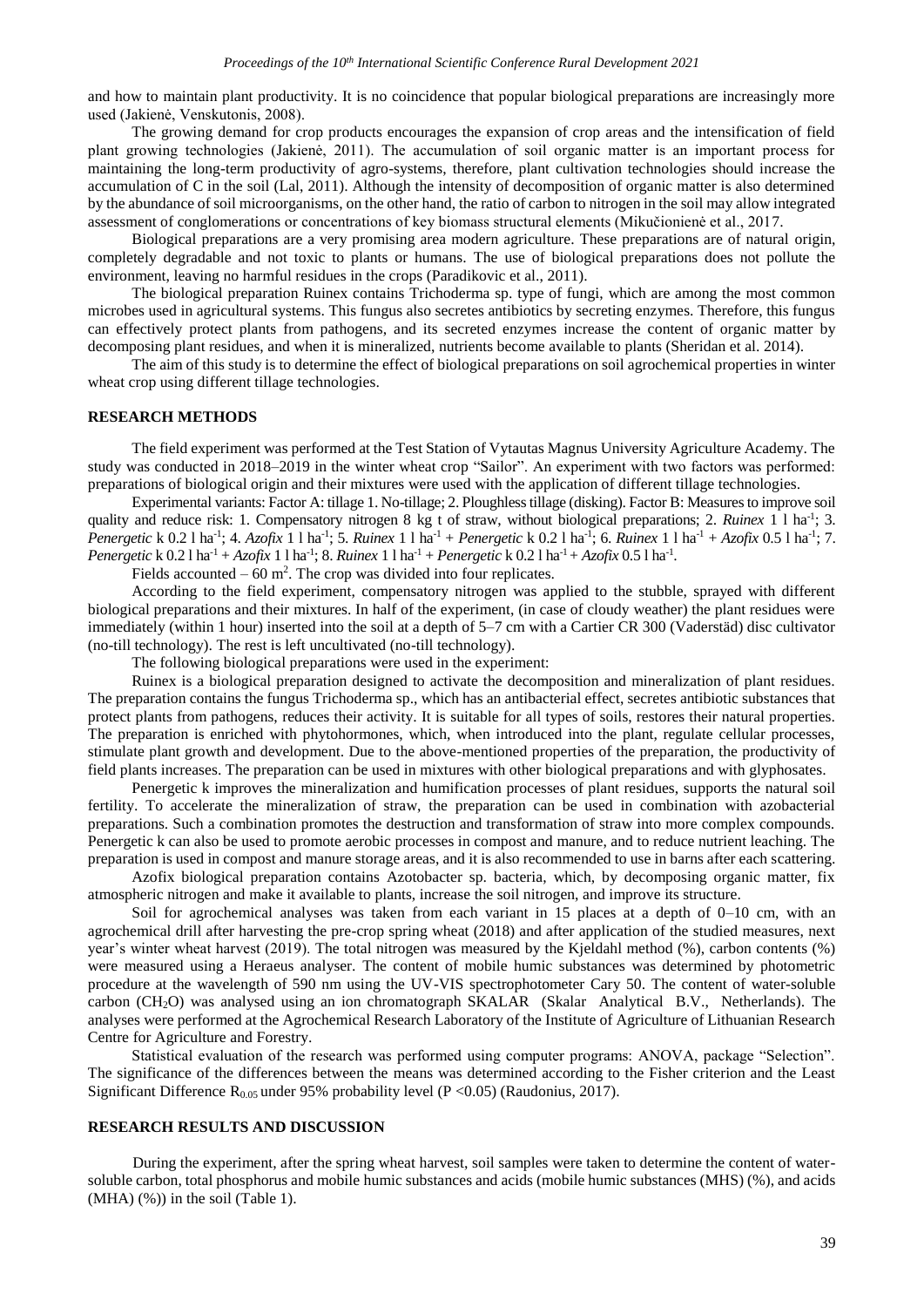Water-soluble soil carbon (labile) is particularly rapidly changing. It enters into low-molecular-weight organic compounds that are easily decomposed and rapidly degraded by soil microorganisms (Staugaitis et al., 2016). Concentrations of water-soluble carbon depend on the genesis of the soil, its horizon (layer), vegetation as well as fertilization (Zhang et al., 2011; Staugaitis et al., 2016).

In most variants, the content of water-soluble carbon, although not significantly, increased after the use of biological preparations (Table 1). Compared to the use of compensatory nitrogen to promote straw mineralization, this trend was more pronounced in crops when using mixtures of two preparations (*Ruinex + Penergetic k, Ruinex + Azofix* and *Penergetic k + Azofix*). The use of different tillage technologies also did not have a significant effect on the evolution of labile carbon. In addition to tillage technology, the most soluble carbon was increased by spraying *Ruinex + Penergetic k* on stubble (12.2%), and in no-till technology – by using *Azofix* outside the mixture (14.7%). No significant changes were observed with the combination of all three preparations: the addition of biological preparations increased the soluble carbon by 5.4%, and only by spreading the stubble – by 0.5%. Also, without tillage and using *Ruinex* and *Penergetic k*, a reduction in labile carbon was observed, but it was insignificant.

G. Staugaitis (2016) with co-authors also studied the content and variability of labile carbon in the soil and found the highest content of labile carbon in the soil where the test fields were fertilized by-product of biogas production. The lowest content of labile carbon was found when fertilizing with mineral fertilizers. The most intensive processes of soil carbon transformation took place in the upper layer (0-10 cm), which led to the largest  $C_{org.}$  accumulation in separate years. It can be assumed that when fertilizing with mineral fertilizers, straw alone is not enough to maintain a nondecreasing content of  $C_{\text{org.}}$  in the soil.

The organic carbon content of the soil was not significantly affected by tillage technology, and the use of biological preparations and their mixtures increased the organic carbon content of the soil. The use of mixtures of biological preparations *Ruinex + Penergetic k* (15.6%), *Ruinex + Azofix* (13.6%), *Penergetic k + Azofix* (8.4%) and the use of a mixture of all three preparations (25.0%) significantly increased the organic carbon content. The use of one-component preparations Ruinex and Penergetic k also significantly contributed to the increase of organic carbon content. It can be concluded that for the increase of organic carbon in the soil, it is better to use the preparation *Azofix* and mixtures with it, because its effect is slower and more stable than that of nitrogen fertilizers. The concentration of nitrogen fertilizer increases significantly immediately after spreading, and a sudden increase has a negative effect on the organic carbon content of the soil.

Phosphorus is one of the key elements necessary to support all life forms. Due to the low solubility in water, phosphorus often becomes a missing element in the soil, especially at the beginning of vegetation, when the root system of the plant is weak and the soil is not yet warm enough. Soil adsorption of phosphorus depends on soil properties, clay mineral content and can be increased by increasing ion sorption. Phosphorus can be sorbed in soil nanopores, which are often present in iron or aluminum oxides and thus become inaccessible to plants (Arai, Sparks, 2007).

| total phosphorus (70), mobile numic substances (1911). (70), and acids (1911). (70)<br>Biological preparations and their mixtures<br>(Factor B) | $C_{soluble} g kg^{-1}$                 | $C_{org.}$        | $P_{total}$ % | MHS %              | MHA%               |
|-------------------------------------------------------------------------------------------------------------------------------------------------|-----------------------------------------|-------------------|---------------|--------------------|--------------------|
|                                                                                                                                                 | No tillage (Factor A)                   |                   |               |                    |                    |
| 1. Compensatory nitrogen 8 kg t of straw, without<br>biological preparations (control)                                                          | 0.204a                                  | 1.17c             | 0.059a        | 0.337a             | 0.190a             |
| 2. Ruinex 1 l ha                                                                                                                                | 0.201a                                  | 1.33ab            | 0.050a        | $0.280b*$          | 0.139 <sub>b</sub> |
| 3. Penergetic k 0,2 l ha                                                                                                                        | 0.196a                                  | 1.41a             | 0.060a        | 0.258b             | 0.139 <sub>b</sub> |
| 4. Azofix 11ha                                                                                                                                  | 0.210a                                  | 1.23bc            | 0.049a        | 0.330a             | 0.195a             |
| 5. Ruinex 11 ha + Penergetic k 0,2 l ha                                                                                                         | 0.229a                                  | 1.38ab            | 0.056a        | 0.317a             | 0.181a             |
| 6. Ruinex $1 \ln a + A$ zofix $0.5 \ln a$                                                                                                       | 0.217a                                  | 1.39ab            | 0.056a        | 0.279 <sub>b</sub> | 0.149 <sub>b</sub> |
| 7. Penergetic k 0,2 l ha Azofix 1 l ha                                                                                                          | 0.210a                                  | 1.27 <sub>b</sub> | 0.058a        | 0.276 <sub>b</sub> | 0.146 <sub>b</sub> |
| 8. Ruinex 11 ha+ Penergetic k 0,2 l ha Azofix 0.5 ha                                                                                            | 0.205a                                  | 1.48a             | 0.058a        | $0.261b*$          | 0.147 <sub>b</sub> |
|                                                                                                                                                 | Ploughless tillage (disking) (Factor A) |                   |               |                    |                    |
| 1. Compensatory nitrogen 8 kg t of straw, without<br>biological preparations (control)                                                          | 0.203a                                  | 1.19 <sub>b</sub> | 0.054a        | 0.339a             | 0.187a             |
| 2. Ruinex 1 l ha                                                                                                                                | 0.222a                                  | 1.32ab            | 0.051a        | $0.307ab*$         | 0.181ab            |
| 3. Penergetic k 0,2 l ha                                                                                                                        | 0.212a                                  | 1.35a             | 0.055a        | 0.276 <sub>b</sub> | 0.144 <sub>b</sub> |
| 4. Azofix 11ha                                                                                                                                  | 0.233a                                  | 1.24 <sub>b</sub> | 0.048a        | 0.315a             | 0.168ab            |
| 5. Ruinex 1 l ha + Penergetic k 0,2 l ha                                                                                                        | 0.206a                                  | 1.35a             | 0.056a        | 0.299ab            | 0.165ab            |
| 6. Ruinex $1 \ln a + A$ zofix 0.5 l ha                                                                                                          | 0.224a                                  | 1.29 <sub>b</sub> | 0.053a        | 0.288ab            | 0.151ab            |
| 7. Penergetic k 0,2 l ha Azofix 1 l ha                                                                                                          | 0.210a                                  | 1.29 <sub>b</sub> | 0.048a        | 0.238b             | 0.148ab            |
| 8. Ruinex 11 ha+ Penergetic k 0,2 l ha Azofix 0.5 ha                                                                                            | 0.214a                                  | 1.47a             | 0.054a        | $0.330a*$          | 0.168ab            |

Table 1. The influence of biological preparations and their mixtures on the content of water-soluble carbon  $(g \, kg^1)$ , organic carbon  $(\%)$ , total phosphorus  $(0)$ , mobile humic substances  $(MHS)$   $(0)$ , and acids  $(MHA)$   $(0)$ 

Note: The differences between the means of the variants (A-no-tillage or ploughless tillage) marked with an asterisk (\*) are significant. The differences between the means of the variants (B-biological preparations) marked with the different letter (a, b, c ...) are significant (P <0.05).

The soil of our experiment varies between medium and high content of phosphorus (192–412 mg kg-1), therefore a more stable indicator of total phosphorus content is provided. It consists of both mineral and organic compounds. Humus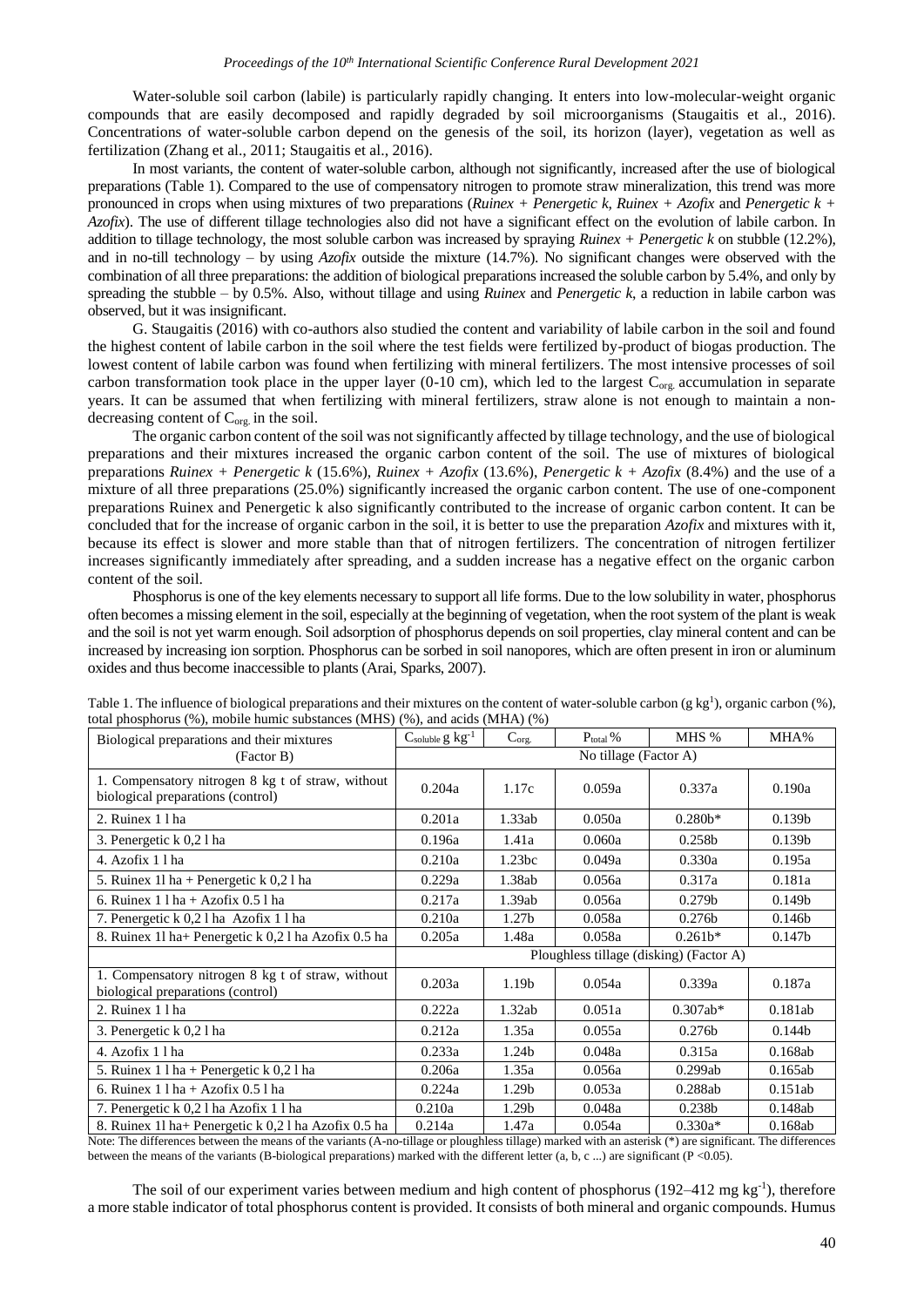is the major component of organic phosphorus, and upon mineralization it becomes available to plants (Shen et al., 2011) . The experiment showed that the total phosphorus content in both tillage technologies varied insignificantly (from 0.048% To 0.06%). There were no significant differences between the biological preparations and their mixtures and the use of compensatory nitrogen in the test fields, but it was observed that the content of total phosphorus tended to decrease compared to the immobile soil when the biological preparations and their mixtures were applied to the soil. Thus, it can be argued that, albeit insignificantly, tillage affected the content of total phosphorus in the soil. Ploughless tillage technology promoted phosphorus mineralization and availability to plants, so there was less of it in this background.

Mobile humic substances and mobile humic acids act as soil improvers and as plant biostimulants. Humic acids, compared to other organic substances, are particularly conducive to the growth of plant biomass and soil fertility. Another very important advantage is that humic acids have a long duration of action because they are not degraded as quickly as other organic fertilizers and improve the soil for up to 2-3 years (Jindo et al., 2012).

With the use of biological products, a reduction in mobile humic substances (MHS) has been observed in most of the variants. In ploughless tillage, a mixture of *Azofix* and *Ruinex + Penergetic k* did not significantly reduce MHS in the soil compared to the control. When biological preparations were applied with disc implements (ploughless technology), there were also few cases of more pronounced reductions, and the mixture of all three biological preparations reduced the content of MHS the least. A fundamental difference was found between tillage technologies. When the biological preparation *Ruinex* was applied and incorporated into the soil, MHS remained 9.6% higher than when it was simply sprayed on the stubble. After the application of biological preparations in the stubble (no-tillage technology), the content of mobile humic acids (MHA) was not significantly reduced only with the use of *Azofix* and the mixture *Ruinex + Penergetic k*. Significant decrease in MHA was observed in the ploughless technology, and the use of *Penergetic k* alone reduced the content of MHA the most (23.0%). Biological preparations are thought to have promoted the release of MHS and MHA into a form accessible to plants, resulting in lower levels of them in the soil.

## **CONCLUSIONS**

The use of biological preparations and their mixtures, in many cases, increased the content of water-soluble (labile) carbon in the soil compared to the use of compensatory nitrogen to stimulate straw mineralization. The content of labile carbon was particularly increased by mixtures of two preparations (*Ruinex + Penergetic k*, *Ruinex + Azofix* and *Penergetic k + Azofix*) using both tillage technologies. The combination of the three preparations increased the content of soluble carbon by 5.4% more in ploughless technology, in no-tillage – only 0.5%. The use of one-component biological preparations in ploughless tillage also increased the content of water-soluble carbon, and in no-tillage – reduced it but insignificantly.

The organic carbon content of the soil was not significantly affected by tillage technology, and the use of biological preparations and their mixtures increased the organic carbon content of the soil. The total phosphorus was not significantly affected by the tillage technology or the biological preparations used, only the tendency was observed that the loosening of the soil promotes its relaxation and accessibility to plants.

Significant reductions in MHS and MHA were found in the crop of no-tillage technology compared to the use of nitrogen. These substances were particularly reduced by the use of a mixture of all three preparations without their incorporation into the soil, using a no-tillage technology.

### **REFERENCES**

- 1. Arai Y., Sparks D. L. 2007. Phosphate reaction dynamics in soils and soil minerals: a multiscale approach. *Advances in Agronomy*, Vol. 94, p. 135–179. [https://doi.org/10.1016/S0065-2113\(06\)94003-6](https://doi.org/10.1016/S0065-2113(06)94003-6)
- 2. Arlauskienė A., Velykis A., Šlepetienė A., Janušauskaitė D. 2014. Stimulation of cereal straw decomposition in the initial stages of decomposition. Recent Recommendations for Agriculture and Forestry, p. 7 – 11.
- 3. Baumhardt R. L., Stewart B. A., Sainju, U. M. 2015. North American soil degradation: Processes, practices, and mitigating strategies. *Sustainability*, Vol. 7.3 pp. 2936-2960. <https://doi.org/10.3390/su7032936>
- 4. Das R., Purakayastha T. J., Das D., Ahmed N., Kumar R., Biswas S., Datta S. C. 2019. Long-term fertilization and manuring with different organics alter stability of carbon in colloidal organo-mineral fraction in soils of varying clay mineralogy. *Science of the Total Environment*, Vol. 684, pp. 682-693. <https://doi.org/10.1016/j.scitotenv.2019.05.327>
- 5. Jakienė E., Venskutonis V. 2008. Growth regulators in crop production. Akademija, 80 p.
- 6. Jakienė E. 2011. Efficiency of the use of biological preparations in sugar beet crop. *Agricultural Sciences*, Vol. 18(2), p. 64–71.
- 7. Jindo K., Martim S. A., Navarro E. C., Pérez-Alfocea F., Hernandez T., Garcia C., Canellas L. P. 2012. Root growth promotion by humic acids from composted and non-composted urban organic wastes. *Plant and Soil*, Vol. 353(1), pp. 209-220. <https://doi.org/10.1007/s11104-011-1024-3>
- 8. Kaiser K., Kalbitz K. 2012. Cycling downwards dissolved organic matter in soils. *Soil Biology and Biochemistry*, Vol. 52, p. 29–32.